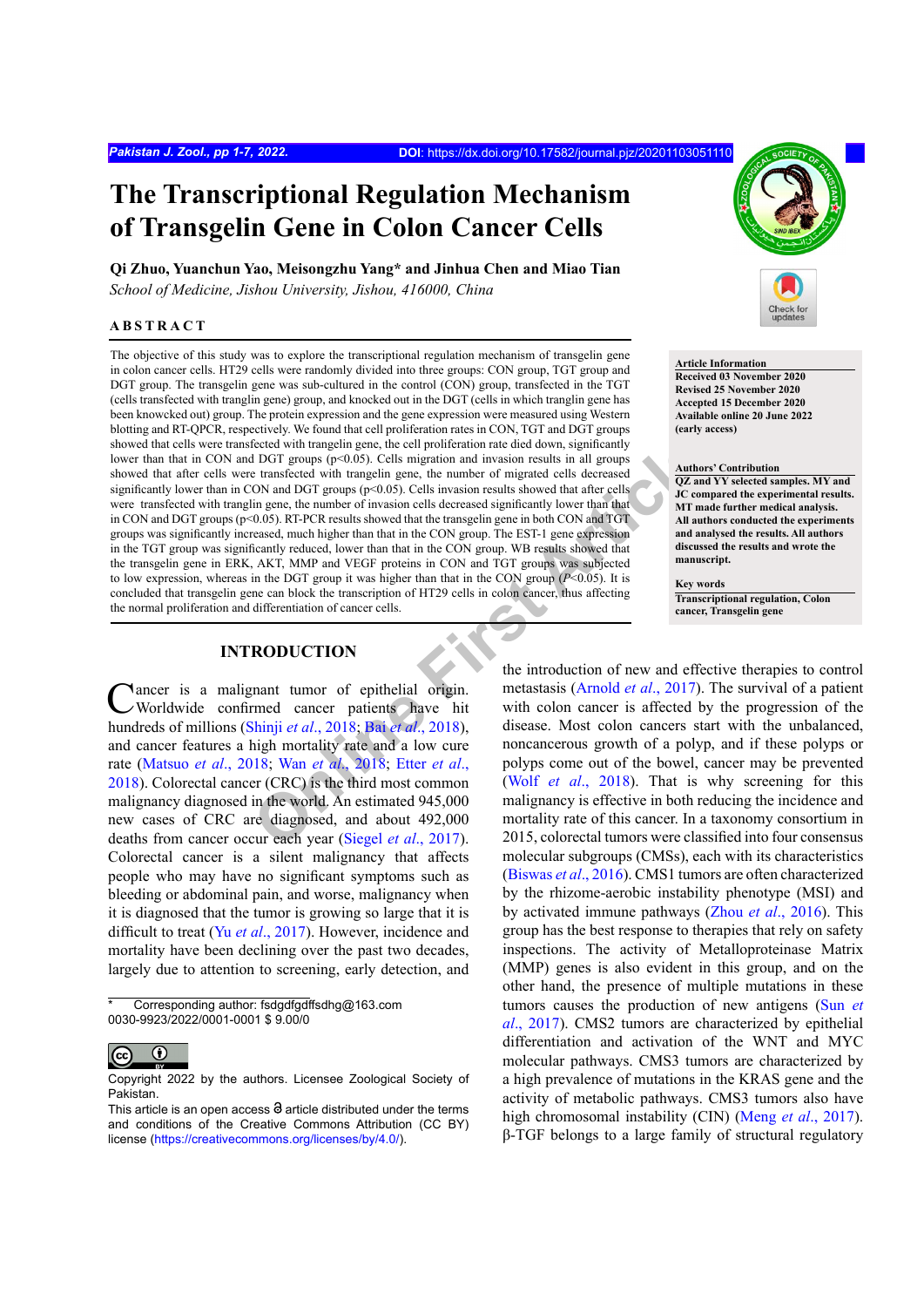proteins containing more than 40 proteins and has been discovered as a potent inducer of renal fibroblast growth. Because of its prominent role in regulating cell growth, differentiation, and migration, β-TGF has been identified as an essential factor in cancer progression (Lew *et al*[., 2020](#page-5-6)). Most β-TGF responses include CTGF stimulation at some levels such as ECM component stimulation, fibroblast promotion, osteoblasts, astrocytes, wound healing, and fibrosis. Often referred to as SM22, the transgelin gene (TAGLN) is a TGFβ-inducible gene that is highly expressed in most body tissues, including the bladder, colon, uterus, and prostate (Xu *et al*[., 2016](#page-6-4)). The actin/gelbinding protein TAGLN, a member of the calponin family, is found in the cytoplasm and is expressed in several cells, including fibroblasts, endothelial cells, and immune cells ([Lin and Lew, 2019\)](#page-5-7). As an actin cross-linked protein, by growing the production of podosomes and in many biological processes related to the growth of cancer, such as proliferation, differentiation, migration, invasion, and apoptosis, TAGLN participates in cell motility. TAGLNdeficient mice are fertile and develop normally, but they decrease the contraction of smooth muscles and have key differences in actin filament distribution and skeletal organization (Dvorakova *et al*., 2020). The expression and function of TAGLN in cancer biology depends upon the type and stage of cancer, similar to TGF $\beta$ , so the role of TAGLN is controversial in CRC biology (Munakata *et al*., 2018).

Due to the high prevalence of colorectal cancer the present study aimed to explore the transcriptional regulation mechanism of transgelin gene in colon cancer cells.

# **MATERIALS AND METHODS**

## *Experimental subject*

HT29 cells in the U.S. ATCC Cell Lines were purchased from the Cell Bank of Chinese Academy of Sciences (Shanghai). Cells were divided into three groups: CON group (n=16), TGT group (n=16) and DGT group, each has 16 culture dishes. Cells were cultured without any processing in the CON group, cultured after transfecting the transgelin gene in the TGT group, and cultured after knocking out the transgelin gene in the DGT group.

## *Culture of HT29*

The culture temperature was 37  $\degree$ C and the CO<sub>2</sub>

## <span id="page-1-0"></span>**Table I. Transgelin, EST-1 and β-actin Primer.**

concentration was 5%. The culture solution was DMEM medium containing 10% fetal bovine serum with doubleantibody added. Under the microscope, the cells were subcultured when they reached 80%-90% of the visual field. They were sub-cultured about once every two days. In the process of sub-culture, the culture medium was removed and washed by Hanks. After that, cells were digested with 1 mL of trypsin for 1 min and washed again using the cell culture medium. Then 1 mL of culture medium was added to aspirate off the adherent cells, which were placed in the culture flask by the way that one cell transmitted to two generations.

## *Transfection of HT29 with transgelin*

**CONFIGUATE:**<br> **CONFIGUATE:**<br> **CONFIGUATE:**<br> **CONFIGUATE:**<br> **CONFIGUATE:**<br> **CONFIGUATE:**<br> **CONFIGUATE:**<br> **CONFIGUATE:**<br> **CONFIGUATE:**<br> **CONFIGUATE:**<br> **CONFIGUATE:**<br> **CONFIGUATE:**<br> **CONFIGUATE:**<br> **CONFIGUATE:**<br> **CONFIGUATE:** Competent cells were added with plasmids and conjugate products, then rapidly bathed at 45°C after being placed on the ice and later placed on the ice again. Finally, after culturing on the culture plate containing antibiotics overnight, plasmids were extracted as instructed and the agarose gel electrophoresis (AGE) was used to test the DNA expression, including purity and the amount of expression. Transfection of plasmids: well-grown cells were inoculated in the culture place, with each hole added by a plasmid-containing serum-free medium. After being added with the transfection reagent, these cells were placed in the incubator for culture and shaken every 10 mins. The culture medium was replaced after 6-8 h. Amplification of the target gene: after extracting RNA, PCR amplification was done to obtain cDNA, then primers were added for PCR amplification with cDNA as the template. Upon digestion with restriction enzyme after amplification, siRNA was transfected.

## *HT29 invasion and migration assay*

Invasion assay: Cells were added to the upper chamber of Transwell, after which colon cancer cells passing through the matrix gel-coated lower chamber were stained with eosin dye to microscopically count them. Migration assay: Cells were added to the upper chamber of Transwell microscopically count them in the lower chamber. Each group conducted 6 parallel assays.

#### *RT-PCR*

50×TAE was diluted into 1×TAE solution as a solvent and 0.5 g of agarose was weighed to add to the

| Gene name      | Primer sequence $5' \rightarrow 3'$ |                              | Length (bp) |
|----------------|-------------------------------------|------------------------------|-------------|
| Transgelin     | F: ACTAAAGCTGGTTGGTCCCGT            | R: GCTAGCTCGGCTC-GCCTGCCC    | 111         |
| EST-1          | F: GCTCGTAGACCGTCTCCCGTC            | $R$ GCGCTAGCCGCGTTTA ATA ATT | 102         |
| $\beta$ -actin | F: CTACGCTAGCTGTAATCGATC            | R: GATGCGATCGCTGATCGCTAGC    | 127         |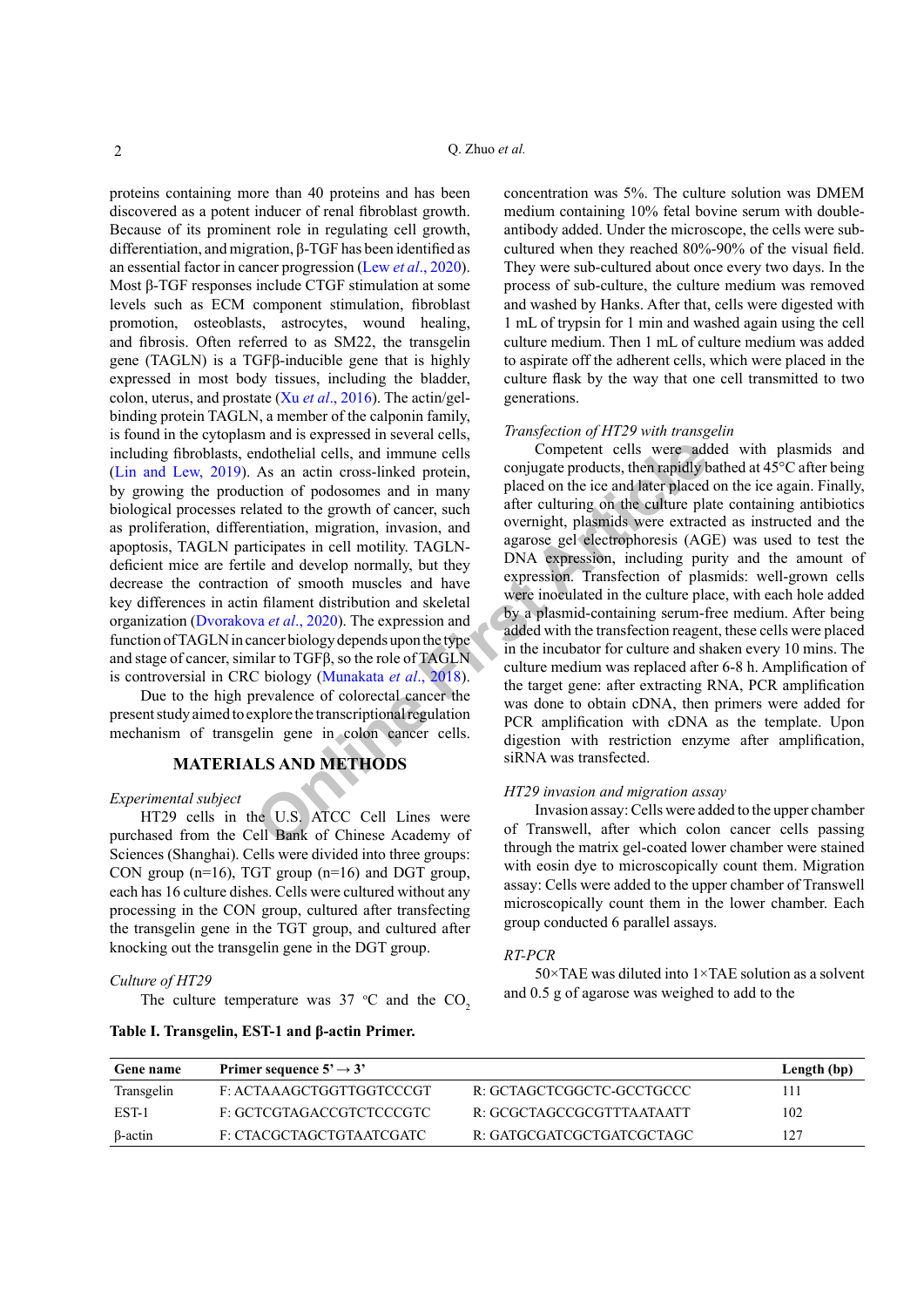1×TAE solution. After heating in a boiling water bath, 4 μL of nucleic acid dye was added and shaken to mix. Finally, the agarose gel was placed horizontally in the electrophoresis bath, and 5 μL of DNA Maker and target gene PCR amplification product were added in order and photographed ([Table I](#page-1-0)).

# *Western blotting*

The next day, the NC membrane was<br>
lution for washing for four times,<br>
untibody was added for incubation.<br>
Tab[le](#page-2-1) **II.** Cell proliferation r<br>
articles and the stress of HT29 in colon cancer calls.<br>
Table **II.** Cell prolife Protein was extracted and the NC membrane was placed into a plate dish. Then skimmed milk powder was added to the container and sealed in the dark on a shaker for 0.5-1.5 h. After discarding the milk powder, the NC membrane was taken out in TBST for washing for three times. Then primary antibody was added for incubation overnight at 4°C. On the next day, the NC membrane was taken out in TBST solution for washing for four times, after which secondary antibody was added for incubation. Then the prepared color development solution (luminous solution prepared based on 1:1 ratio of liquid a and liquid b when needed) was dropped over the NC membrane. 1 mL of color development solution was added slowly from right to left before being photographed and scanned in the dark room.

## *Statistical analysis*

In this study, all data were processed by SPSS20.0 statistical analysis software (IBM Corporation, USA). Mean  $\pm$  standard deviation was used to express the measurement data. One-way ANOVA or repeated measures ANOVA was employed for the comparison among all groups and LSD-t test was used for the comparison between two groups. The count data were expressed in percentages (%) and comparisons among groups were analyzed by $\chi^2$ . P<0.05 represents a statistically significant difference.

# **RESULTS AND DISCUSSION**

## *Cell proliferation rates*

After the transfection of transgelin, as culture time extended, the cell proliferation rate decreased and finally to 1.05±0.32, lower than that in CON and DGT groups with the difference subject to statistical significance  $(P<0.05)$ . After the knockdown of transgelin, the cell proliferation rate increased, higher than that in the CON group. The difference in cell proliferation rate between the TGT group and CON and DGT groups has statistical significance (*P*<0.05). This indicates that transgelin gene can block the proliferation and differentiation of HT29 in colon cancer, thus inhibiting the development of cancer cells ([Table II\)](#page-2-0).

## *HT29 migration and invasion capabilities*

After the transfection of transgelin, the number of

migrated cells decreased and finally to  $110\pm14$ , lower than that in CON and DGT groups with the difference subject to statistical significance (P<0.05). After the knockdown of transgelin, the number of migrated cells increased, higher than that in the CON group with the difference subject to statistical significance (P<0.05). Cell invasion results showed that after the transfection of transgelin, the number of invaded cells decreased, lower than that in CON and DGT groups with the difference subject to statistical significance (P<0.05). After the knockdown of transgelin, the number of migrated cells increased, higher than that in the CON group with the difference subject to statistical significance (P<0.05). Migration and invasion experiments showed that transgelin can inhibit the activity of HT29 in colon cancer (Table III).

<span id="page-2-0"></span>**Table II. Cell proliferation rates (%) in colorectal cancer cells.**

| Group      | 12 <sub>h</sub>               | 24h              | 48 h                |
|------------|-------------------------------|------------------|---------------------|
|            | $(n=16)$                      | $(n=16)$         | $(n=16)$            |
| HC         | $2.53 \pm 1.63$ <sup>**</sup> | $1.64\pm0.85**$  | $1.05 \pm 0.32$ **  |
| <b>NOR</b> | $12.37 \pm 2.64$              | $14.45 \pm 2.17$ | $17.53 \pm 2.74$    |
| <b>DHC</b> | $14.73 \pm 2.46$ **           | 19.83±2.84**     | $25.75 \pm 4.62$ ** |
| $F$ value  | 15.21                         | 12.40            | 22.75               |
| $P$ value  | 0.002                         | 0.007            | 0.003               |

HC, Transfection group; NOR, Blank group; DHC, Knockout group. Note: Compared with the NOR group, \**P <*0.05.

#### <span id="page-2-1"></span>**Table III. Cell migration and invasion in CRC cells.**

| Group      | Migration $(\%)$   | Invasion $(\% )$                                                                                                                                                                                                                   |  |
|------------|--------------------|------------------------------------------------------------------------------------------------------------------------------------------------------------------------------------------------------------------------------------|--|
| HС         | $110.05 \pm 14.63$ | $289.62 \pm 21.30$                                                                                                                                                                                                                 |  |
| <b>NOR</b> | 252.29±12.75**     | 885.31±39.29**                                                                                                                                                                                                                     |  |
| DHC        | 693.25±15.17**     | $1250.23\pm43$ <sup>*</sup>                                                                                                                                                                                                        |  |
| $F$ value  | 28.134             | 36.279                                                                                                                                                                                                                             |  |
| $P$ value  | 0.007              | 0.002                                                                                                                                                                                                                              |  |
|            | .<br>$\sqrt{2}$    | .<br>$P_1$ $Q_2$ $Q_3$ $Q_4$ $Q_5$ $Q_7$ $Q_8$ $Q_9$ $Q_9$ $Q_9$ $Q_9$ $Q_9$ $Q_9$ $Q_9$ $Q_9$ $Q_9$ $Q_9$ $Q_9$ $Q_9$ $Q_9$ $Q_9$ $Q_9$ $Q_9$ $Q_9$ $Q_9$ $Q_9$ $Q_9$ $Q_9$ $Q_9$ $Q_9$ $Q_9$ $Q_9$ $Q_9$ $Q_9$ $Q_9$ $Q_9$ $Q_9$ |  |

Note: \*Compared with the NOR group, *P <*0.05; # compared with the NOR group, *P <*0.01. For abbreviation see [Table II.](#page-2-0)

#### *Expression of transgelin and EST-1*

EST-1 is an oncogene that plays an important role in apoptosis and transcription of colon cancer cells. In this experiment, after the cells were collected by centrifugation and RNA in the cells was extracted from the kit. Compared with that in the DGT group, the amount of expression of transgelin in CON and TGT groups increased, where that in the TGT group was higher than that in the CON group. Compared with that in the DGT group, the amount of expression of EST-1 in CON and TGT groups decreased, where that in the TGT group was lower than that in the CON group. This proves not only the success of transgelin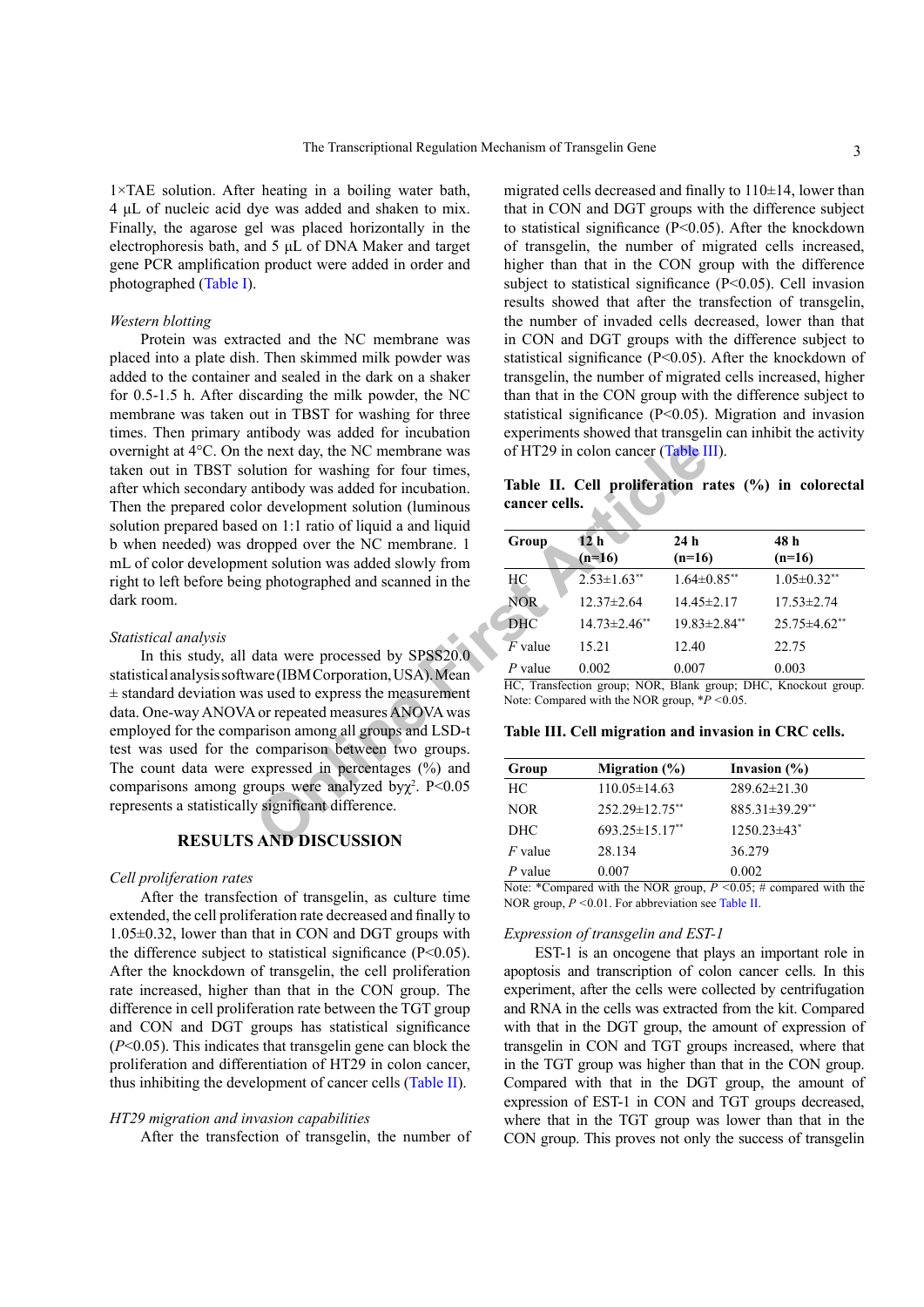in transfection and repression but also confirms that upregulation of tran sgelin can inhibit the transcriptional translation of the important gene EST-1, thus affecting the proliferation and differentiation and migration of colon cancer cells ([Table IV](#page-3-0), [Fig. 1](#page-3-1)).

## *Expression of AKT and ERK in colon cancer cells*

AKT and ERK are key pathway proteins for cancer cell proliferation. AKT and ERK expression results in three groups showed that compared with that in the DGT group, the expression of AKT and ERK was low in CON and TGT groups, where that in the DGT group was higher than that in the CON group, with statistical significance (*P*<0.05) ([Table V](#page-3-2), [Fig. 2](#page-3-3)).



<span id="page-3-1"></span>Fig. 1. Expressions of TP53 and RAI-1 in three groups with RT-QPCR.

# <span id="page-3-0"></span>**Table IV. Degree of expression of transgelin and EST-1 in different colon cancer cells.**

| Group      | Transgelin (Gray value) | <b>EST-1 (Gray value)</b> |
|------------|-------------------------|---------------------------|
| <b>CON</b> | $3.24\pm 0.64$          | $3.79 \pm 0.84$           |
| <b>TGT</b> | $6.37 \pm 0.58$ **      | $2.18 \pm 0.53$ **        |
| <b>DGT</b> | $1.56 \pm 0.36$ **      | $3.35 \pm 0.71$ **        |
| $F$ value  | 9654                    | 8.725                     |
| $P$ value  | 0.007                   | 0.002                     |

CON, control; TGT, cells transfected with trangelin gene; DGT, cells in which trangelin gene has been knocked out. Note: \*Compared with the NOR group, *P <*0.05; # compared with the NOR group, *P <*0.01. (CON) group, transfected in the TGT () group

# <span id="page-3-2"></span>**Table V. Degree of expression of AKT and ERK in different colon cancer cells.**

| Group      | $\mathbf n$ | <b>AKT</b> (Gray value) | <b>ERK</b> (Gray value) |
|------------|-------------|-------------------------|-------------------------|
| <b>CON</b> | 10          | $1.52 \pm 0.21$         | $2.27\pm0.48$           |
| <b>TGT</b> | 10          | $0.93 \pm 0.06$ **      | $1.09 \pm 0.14$ **      |
| <b>DGT</b> | 10          | $3.11\pm0.26**$         | $4.14\pm0.64**$         |
| $F$ value  |             | 10.446                  | 8.947                   |
| $P$ value  |             | 0.005                   | 0.005                   |

Note: \*Compared with the NOR group, *P <*0.05; # compared with the NOR group, *P <*0.01. For abbreviation see [Table IV](#page-3-0).



<span id="page-3-3"></span>Fig. 2. Expressions of AKT and ERK in three different types of colon cancer cells with western blot. For abbreviations, see Table IV.

## *Expression of MMP and VEGF in CRC*

THE TRIS US TON THE SET UPPER SURPORTED THE ST[A](#page-3-5)TE OF THE STATE OF THE STATE OF THE STATE OF THE STATE OF THE STATE OF THE STATE OF THE STATE OF THE STATE OF THE STATE OF THE STATE OF THE STATE OF THE STATE OF THE STATE OF MMP and VEGF are key proteins that control colon cancer cells. WB results showed that compared with that in the DGT group, the expression of MMP and VEGF was low in CON and TGT groups, where that in the DGT group was higher than that in the CON group, with statistical significance ( $P<0.05$ ). This confirms that upregulation of transgelin can inhibit the expression of MMP and VEGF and the transcriptional translation of cancer cells, thus affecting their proliferation and differentiation ([Table VI](#page-3-4), Fig. 3).

# <span id="page-3-4"></span>**Table VI. Expression of MMP and VEGF in different colon cancer cells.**

| Group      | $\mathbf n$ | <b>MMP</b> (Gray value) | <b>VEGF</b> (Gray value) |
|------------|-------------|-------------------------|--------------------------|
| <b>CON</b> | 10          | $2.94\pm 0.31$          | $2.95 \pm 0.47$          |
| <b>TGT</b> | 10          | $0.74 \pm 0.06$ **      | $1.32 \pm 0.15$ **       |
| <b>DGT</b> | 10          | $3.85\pm0.64**$         | $3.75 \pm 0.54$ **       |
| $F$ value  |             | 11.065                  | 9.732                    |
| $P$ value  |             | 0.004                   | 0.002                    |

Note: \*Compared with the NOR group, *P <*0.05; # compared with the NOR group, *P <*0.01. For abbreviation see [Table IV](#page-3-4).



<span id="page-3-5"></span>Fig. 3. Expressions of MMP and VEGF in three different types colon cancer cells in three groups with western blot. For abbreviations, see Table IV.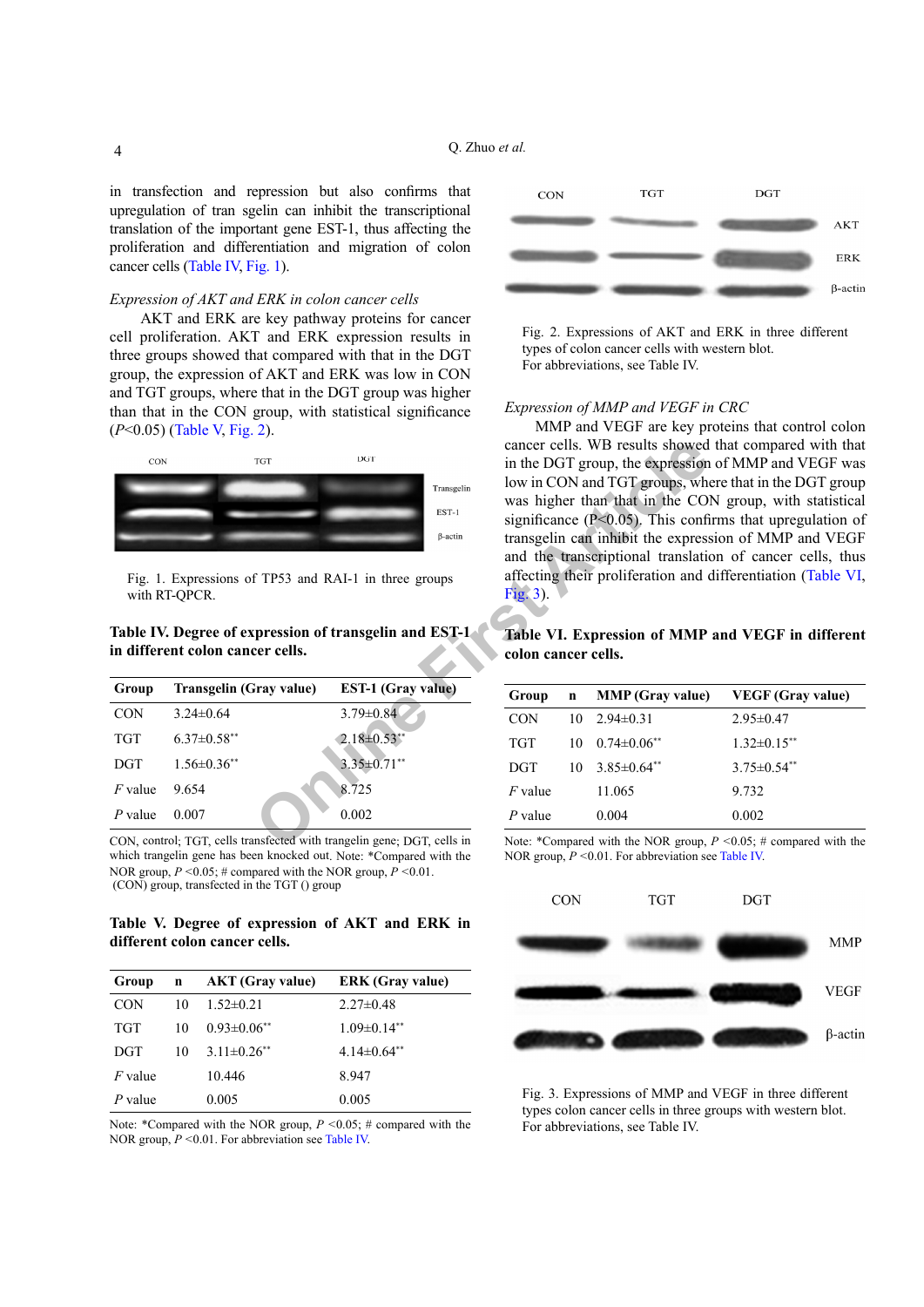## **DISCUSSION**

Colon cancer is a malignant tumor commonly found in the colon, with a higher prevalence in men than in women. The incidence of colon cancer in China is increasing year by year (Jain *et al*[., 2018](#page-5-10)), and as reported, its development is associated with high intake of fat and low intake of fiber, with clinical symptoms mainly including low fever, fatigue, anemia, edema and weight loss. The progression of colon cancer to a younger age makes the treatment of colon cancer urgent. Finding suitable targets has also become a hotspot of current study.

neer cells. It has been reported that<br> **OF EXECT ARTICLE CON** the TGT group were low<br>
this experiment, Transwell results (Tian<br>
those in the CON group. Therefore<br>
the base in the DGT<br>
this expression and by affecting trans Cancer features rapid proliferation and strong invasion and migration, making the latter a vital phenotypic index to judge the viability of cancer cells. It has been reported that the severer the degree of cancer in cancer model mice, the stronger the migration and invasion of cancer cells (Tian [and Yuan, 2018](#page-6-5)). In this experiment, Transwell results showed that the transfection of transgelin, the number of invaded cells lessened, lower than that in CON and DGT groups, and that in the DGT group was more than that in the CON group. Cell invasion results showed that after the transfection of transgelin, the number of invaded cells decreased, lower than that in CON and DGT groups, indicating that transgelin can inhibit the activity of HT29.

EST-1 is an important regulatory transcriptional gene in cancer that directly controls the expression of important downstream proteins in cancer cells (Hou *et al*[., 2017\)](#page-5-11). Massive coverage has confirmed that EST-1 can regulate the pathway of cancer cells and cause them to proliferate and differentiate. Its existence may directly affect the growth of cancer cells. Studies on EST-1 have been reported many times, but the relationship between transgelin and EST-1 in colon cancer cells has not been covered. In this experiment, results showed that compared with that in the DGT group, EST-1 in CON and TGT groups decreased, where that in the TGT group was lower than that in the CON group. This proves that transgelin may inhibit the transcriptional translation of EST-1, thus affecting the proliferation and differentiation and migration of colon cancer cells.

The AKT pathway is a classic cancer cell apoptosis pathway (Wang *et al*[., 2018](#page-6-6); Han *et al*[., 2018](#page-5-12)), and when stimulated, cancer cells may directly lead to a decrease in the phosphorylation level of AKT ([Tian and Yuan, 2018](#page-6-5)) and affect the expression of the downstream protein ERK (Pouysségur and Lenormand, 2016, Zheng *et al*., 2017), which in turn affects the expression of the key proteins MMP and VEGF (Xia *et al*[., 2016](#page-6-7); Liu *et al*[., 2017](#page-5-13)). It is reported that the rise in VEGF content in cancer model mouse serum (Di *et al*[., 2016](#page-5-14); Cho *et al*[., 2019](#page-4-3)) has not been associated with the AKT cancer passway ([Lee](#page-5-15) *et*  *al*[., 2018](#page-5-15); Lima *et al*[., 2016](#page-5-16)). In this experiment, results showed that compared with that in the DGT group, the expression of AKT and ERK in CON and TGT groups was low, where that in the DGT group was higher than that in the CON group. Compared with that in the DGT group, the expression of MMP and VEGF in CON and TGT groups was low, where that in the DGT group was higher than that in the CON group. The proliferation rate, migration quantity and invasion quantity in the TGT group were lower than those in CON and DGT groups. Gene and expression results showed that the amount of expression of EST-1 in HT29 in the TGT group was lower than that in the CON and DGT groups. Protein expression results showed that the amounts of expression of AKT, ERK, MMP and VEGF in the TGT group were lower than those in the CON group, where those in the DGT group were higher than those in the CON group. Therefore, it was speculated that transgelin can inhibit the transcription of EST-1 and affect its expression and by affecting the AKT pathway, it can decrease the amounts of expression of ERK, MMP and VEGF, thus inhibiting the invasion and migration of colon cancer cells.

In conclusion, transgelin can block the transcription of HT29 in colon cancer, thus affecting the normal proliferation and differentiation of cancer cells.

# **ACKNOWLEDGEMENTS**

The study was supported by the National Natural Science Foundation of China (Grant No. 31260634).

## *Statement of conflict of interest*

The authors have declared no conflict of interest.

# **REFERENCES**

- <span id="page-4-1"></span>Arnold, M., Sierra, M. S., Laversanne, M., Soerjomataram, I., Jemal, A. and Bray, F., 2017. Global patterns and trends in colorectal cancer incidence and mortality. *Gut,* **66:** 683-691. [https://](https://doi.org/10.1136/gutjnl-2015-310912) [doi.org/10.1136/gutjnl-2015-310912](https://doi.org/10.1136/gutjnl-2015-310912)
- <span id="page-4-0"></span>Bai, X., Ni, J., Beretov, J., Graham, P. and Li, Y., 2018. Cancer stem cell in breast cancer therapeutic resistance. *Cancer Treat. Rev.,* **69:** 152-163. [https://](https://doi.org/10.1016/j.ctrv.2018.07.004) [doi.org/10.1016/j.ctrv.2018.07.004](https://doi.org/10.1016/j.ctrv.2018.07.004)
- <span id="page-4-2"></span>Biswas, S., Holyoake, D. and Maughan, T., 2016. Molecular taxonomy and tumourigenesis of colorectal cancer. *Clin. Oncol.,* **28:** 73-82. [https://](https://doi.org/10.1016/j.clon.2015.11.001) [doi.org/10.1016/j.clon.2015.11.001](https://doi.org/10.1016/j.clon.2015.11.001)
- <span id="page-4-3"></span>Cho, S.-F., Chan, L.-P. and Wang, H.-C., 2019. Targeting the immune microenvironment in the treatment of head and neck squamous cell carcinoma.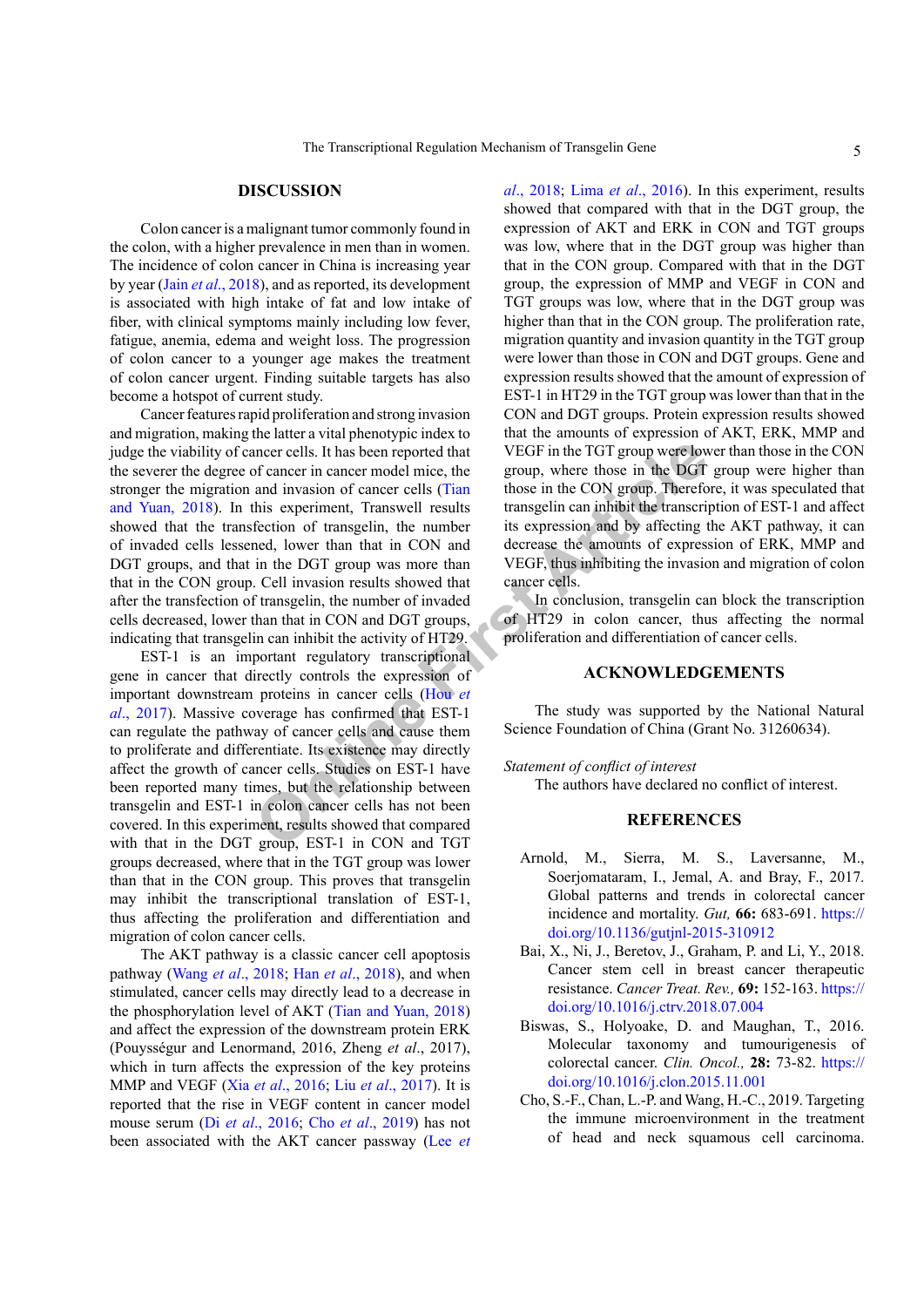*Front. Oncol.,* **9:** 1084. [https://doi.org/10.3389/](https://doi.org/10.3389/fonc.2019.01084) [fonc.2019.01084](https://doi.org/10.3389/fonc.2019.01084)

- <span id="page-5-14"></span>Di, Y., Nie, Q.-Z. and Chen, X.-L., 2016. Matrix metalloproteinase-9 and vascular endothelial growth factor expression change in experimental retinal neovascularization. *Int. J. Ophthalmol.,* **9:**  804.
- <span id="page-5-8"></span>Dvorakova, M., Lapcik, P., Bouchalova, P. and Bouchal, P., 2020. Transgelin silencing induces different processes in different breast cancer cell lines. *Proteomics,* **20:** 1900383. [https://doi.org/10.1002/](https://doi.org/10.1002/pmic.201900383) [pmic.201900383](https://doi.org/10.1002/pmic.201900383)
- <span id="page-5-2"></span>Etter, J.L., Eng, K., Cannioto, R., Kaur, J., Almohanna, H., Alqassim, E., Szender, J.B., Joseph, J.M., Lele, S. and Odunsi, K., 2018. Hereditary association between testicular cancer and familial ovarian cancer: A familial ovarian cancer registry study. *Cancer Epidemiol.,* **53:** 184-186. https://doi. [org/10.1016/j.canep.2018.02.005](https://doi.org/10.1016/j.canep.2018.02.005)
- <span id="page-5-12"></span><span id="page-5-11"></span>Han, B., Jiang, P., Li, Z., Yu, Y., Huang, T., Ye, X. and Li, X., 2018. Coptisine-induced apoptosis in human colon cancer cells (HCT-116) is mediated by PI3K/Akt and mitochondrial-associated apoptotic pathway. *Phytomedicine,* **48:** 152-160. https://doi. [org/10.1016/j.phymed.2017.12.027](https://doi.org/10.1016/j.phymed.2017.12.027)
- K., 2018. He[r](https://doi.org/10.1016/j.phymed.2017.12.027)editary association<br>
Ilar cancer and familial ovarian<br>
Indian cancer registry study.<br>
Ilar cancer and familial ovarian<br>
Indian cancer registry study.<br>
Ilar cancer registry study.<br>
Ilar cancer registry study.<br> Hou, J., Hu, X., Chen, B., Chen, X., Zhao, L., Chen, Z., Liu, F. and Liu, Z., 2017. miR-155 targets Est-1 and induces ulcerative colitis via the IL-23/17/6-mediated Th17 pathway. *Pathol. Res. Pract.,* **213:** 1289-1295. https://doi.org/10.1016/j. [prp.2017.08.001](https://doi.org/10.1016/j.prp.2017.08.001)
- <span id="page-5-10"></span>Jain, R., Pickens, C.A. and Fenton, J.I., 2018. The role of the lipidome in obesity-mediated colon cancer risk. *J. Nutr. Biochem.,* **59:** 1-9. https://doi. [org/10.1016/j.jnutbio.2018.02.015](https://doi.org/10.1016/j.jnutbio.2018.02.015)
- <span id="page-5-15"></span>Lee, S.-Y., Kim, H.J., Oh, S.C. and Lee, D.-H., 2018. Genipin inhibits the invasion and migration of colon cancer cells by the suppression of HIF-1 $\alpha$ accumulation and VEGF expression. *Fd. Chem. Toxicol.,* **116:** 70-76. [https://doi.org/10.1016/j.](https://doi.org/10.1016/j.fct.2018.04.005) [fct.2018.04.005](https://doi.org/10.1016/j.fct.2018.04.005)
- <span id="page-5-6"></span>Lew, Z.-X., Zhou, H.-M., Fang, Y.-Y., Ye, Z., Zhong, W., Yang, X.-Y., Yu, Z., Chen, D.-Y., Luo, S.-M. and Chen, L.-F., 2020. *Transgelin interacts with PARP1 and affects Rho signaling pathway in human colon cancer cells.* [https://doi.org/10.21203/](https://doi.org/10.21203/rs.3.rs-15780/v1)  $rs.3(rs-15780/v1)$  (Author: Please check this reference.)
- <span id="page-5-16"></span>Lima, A., Mota, J., Monteiro, S. and Ferreira, R., 2016. Legume seeds and colorectal cancer revisited: Protease inhibitors reduce MMP-9 activity and colon cancer cell migration. *Fd. Chem.,* **197:** 30-38.

<span id="page-5-7"></span><https://doi.org/10.1016/j.foodchem.2015.10.063>

- Lin, Y. and Lew, Z.-X. 2019. Transgelin regulates colon cancer cell invasion by interacting with PARP1 and activating rho signaling pathway: A bioinformatics analysis: 307. *Am. J. Gastroenterol.,* **114:** S181-S182. [https://doi.org/10.14309/01.](https://doi.org/10.14309/01.ajg.0000590760.90816.b7) [ajg.0000590760.90816.b7](https://doi.org/10.14309/01.ajg.0000590760.90816.b7)
- <span id="page-5-13"></span>Liu, L., Qin, S., Zheng, Y., Han, L., Zhang, M., Luo, N., Liu, Z., Gu, N., Gu, X. and Yin, X., 2017. Molecular targeting of VEGF/VEGFR signaling by the anti-VEGF monoclonal antibody BD0801 inhibits the growth and induces apoptosis of human hepatocellular carcinoma cells *in vitro* and *in vivo*. *Cancer Biol. Ther.,* **18:** 166-176. [https://doi.org/10.](https://doi.org/10.1080/15384047.2017.1282019) 1080/15384047.2017.1282019
- <span id="page-5-1"></span>Matsuo, K., Blake, E.A., Machida, H., Mandelbaum, R.S., Roman, L.D. and Wright, J.D., 2018. Incidences and risk factors of metachronous vulvar, vaginal, and anal cancers after cervical cancer diagnosis. *Gynecol. Oncol.,* **150:** 501-508. [https://](https://doi.org/10.1016/j.ygyno.2018.07.016) [doi.org/10.1016/j.ygyno.2018.07.016](https://doi.org/10.1016/j.ygyno.2018.07.016)
- <span id="page-5-5"></span>Meng, T., Liu, L., Hao, R., Chen, S. and Dong, Y., 2017. Transgelin-2: A potential oncogenic factor. *Tumor Biol.,* **39:** 1010428317702650. [https://doi.](https://doi.org/10.1177/1010428317702650) org/10.1177/1010428317702650
- <span id="page-5-9"></span>Munakata, S., Murai, Y., Koizumi, A., Kato, H., Yamamoto, R., Ueda, S., Tokuda, S., Sakuraba, S., Kushida, T. and Orita, H., 2018. Abdominoperineal resection for unexpected distal intramural spreading of rectal cancer. *Case Rep. Gastroenterol.,* **12:** 297- 302.<https://doi.org/10.1159/000490043>
- Pouyssegur, J. and Lenormand, P., 2016. ERK1 and ERK2 map kinases: Specific roles or functional Redundancy? *Front. Cell Dev. Biol.,* **4:** 53. [https://](https://doi.org/10.3389/fcell.2016.00053) doi.org/10.3389/fcell.2016.00053
- <span id="page-5-0"></span>Shinji, S., Ueda, Y., Yamada, T., Koizumi, M., Yokoyama, Y., Takahashi, G., Hotta, M., Iwai, T., Hara, K. and Takeda, K., 2018. Male sex and history of ischemic heart disease are major risk factors for anastomotic leakage after laparoscopic anterior resection in patients with rectal cancer. *BMC Gastroenterol.,* **18:** 117. [https://doi.org/10.1186/s12876-018-0846-](https://doi.org/10.1186/s12876-018-0846-3) [3](https://doi.org/10.1186/s12876-018-0846-3)
- <span id="page-5-3"></span>Siegel, R.L., Miller, K.D., Fedewa, S.A., Ahnen, D.J., Meester, R.G., Barzi, A. and Jemal, A., 2017. Colorectal cancer statistics, 2017. *CA Cancer J. Clin.,* **67:** 177-193. [https://doi.org/10.3322/](https://doi.org/10.3322/caac.21395) [caac.21395](https://doi.org/10.3322/caac.21395)
- <span id="page-5-4"></span>Sun, Y., He, W., Luo, M., Zhou, Y., Chang, G., Ren, W., Wu, K., Li, X., Shen, J. and Zhao, X., 2017. Role of transgelin-2 in diabetes-associated pancreatic ductal adenocarcinoma. *Oncotarget,* **8:** 49592.